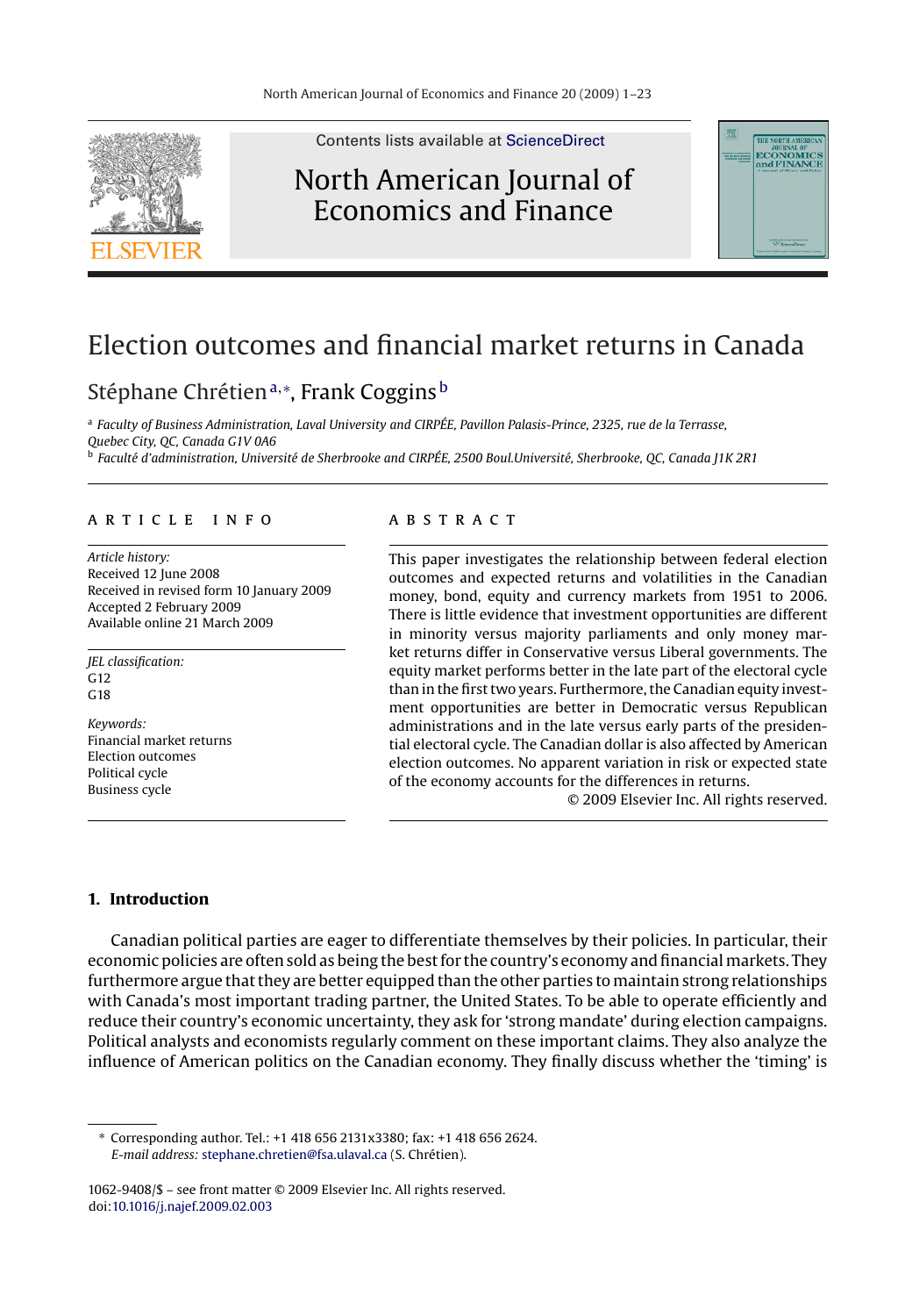right for the government to call an election or the opposition parties to force an election in a minority situation.

In a context where these issues are as relevant today as they were throughout history, this article explores the historical relationship between federal election outcomes and Canadian financial markets returns from 1951 until 2006. We are interested in four questions. First, are financial market returns different between majority and minority governments? Second, are financial market returns different between right-leaning Conservative and left-leaning Liberal governments? Third, are financial market returns different between the early part and the late part of the variable-term federal mandates? Fourth, are financial market returns influenced by American election outcomes?

To answer these questions, we estimate the expected returns and the standard deviation of returns conditional on election outcomes for ten monthly return series covering the money, bond, equity and currency markets. While the effect of election outcomes on the economy can potentially manifest itself in numerous ways, we focus on financial market returns as they are the easily measured outcome of the collective decisions of a large number of investors with strong economic incentives to act rationally. The competitive and generally efficient process of price determination in financial markets results in prices that adjust rapidly to new information so that realized returns over the long run should reflect the anticipations for risks and rewards conditional on election outcomes.

Apart from being motivated by the common rhetoric of political actors and pundits, our study contributes to a growing academic literature examining the relationship between election outcomes and returns.<sup>1</sup> [Hensel and Ziemba \(1995\),](#page--1-0) [Chittenden, Johnson, and Jensen \(1999\),](#page--1-0) [Santa-Clara and Valkanov](#page--1-0) [\(2003\),](#page--1-0) [Booth and Booth \(2003\)](#page--1-0) and [Powell, Shi, Smith, and Whaley \(2007\)](#page--1-0) examine the relationship between the political ideology of the president and returns in the United States. Their results show that large and small-capitalisation equities yield higher returns under Democratic presidencies while U.S. Treasury bonds and bills produce higher returns under Republican presidencies, resulting in significantly higher equity and size premiums under left-leaning administrations.2 For example, [Santa-Clara](#page--1-0) [and Valkanov \(2003\)](#page--1-0) find annualized excess stock market return differences between 9 percent and 16 percent from 1926 to 1998. As no corresponding differences in volatility or macroeconomic conditions are found, they call the unexplained Democratic equity return premium a puzzle.

[Tufte \(1978\),](#page--1-0) [Huang \(1985\),](#page--1-0) [Hensel and Ziemba \(1995\),](#page--1-0) [Chittenden et al. \(1999\), a](#page--1-0)nd [Booth and](#page--1-0) [Booth \(2003\)](#page--1-0) examine the returns in the early part and the late part of the United States presidential term. They find that large and small-capitalisation stocks give significantly higher returns and excess returns in the last two years of a term. For example, with data from 1926 to 1996, [Booth and Booth](#page--1-0) [\(2003, Table 2\)](#page--1-0) report annualized differences of 9.1% for large and 13.6% from small stock portfolios. This result can be interpreted as a sign of strategic election timing due to "policy timing" (e.g., [Kayser,](#page--1-0) [2005; Nordhaus, 1975; Smith, 2004; Tufte, 1978\) a](#page--1-0)nd is known as the presidential cycle effect. Bond returns are not statistically different between the first and second halves of the presidential mandate.

[Tufte \(1978\)](#page--1-0) and [Foerster and Schmitz \(1997\)](#page--1-0) examine whether the effects of the United States presidential election spill over into other economies. [Tufte \(1978, p.66\)](#page--1-0) finds that "A presidential election in the United States is nearly as effective in producing accelerated economic growth in Canada, France, Germany, Japan and the United Kingdom as an election in the country itself." [Foerster and Schmitz](#page--1-0) [\(1997\)](#page--1-0) find that the occurrence of a presidential election in the United States impacts international stock returns in 18 countries. Specifically, they document that the local currency stock returns are lower in the second year and higher in the first, third and fourth year of the United States presidential election cycle for most countries examined, including Canada. These findings, coupled with results from [Mittoo \(1992\),](#page--1-0) [Koutoulas and Kryzanowski \(1994\)](#page--1-0) and [Normandin \(2004\)](#page--1-0) that the Canadian and American financial markets are partially integrated, suggest that Canada could experience the effect of the American election outcomes beyond the effect of its own federal election outcomes.

 $1$  There is also a literature linking election outcomes and the macro-economy. A partial list of contributions includes [Nordhaus](#page--1-0) [\(1975\),](#page--1-0) [Hibbs \(1977\),](#page--1-0) [Tufte \(1978\),](#page--1-0) [Frey and Schneider \(1978\),](#page--1-0) [Alesina \(1987, 1988, 1989\),](#page--1-0) [Alesina and Sachs \(1988\),](#page--1-0) [Rogoff and](#page--1-0) [Sibert \(1988\),](#page--1-0) [Rogoff \(1990\),](#page--1-0) [Alvarez, Garrett, and Lange \(1991\),](#page--1-0) [Ellis and Thoma \(1991\),](#page--1-0) [Alesina and Roubini \(1992\),](#page--1-0) [Alesina and](#page--1-0) [Rosenthal \(1995\),](#page--1-0) [Alesina, Roubini, and Cohen \(1997\),](#page--1-0) [Heckelman \(2001, 2002\),](#page--1-0) [Smith \(2004\), a](#page--1-0)nd [Kayser \(2005\).](#page--1-0)

<sup>&</sup>lt;sup>2</sup> [Powell et al. \(2007\)](#page--1-0) argue however that the statistical significance of some of these differences might be overstated.